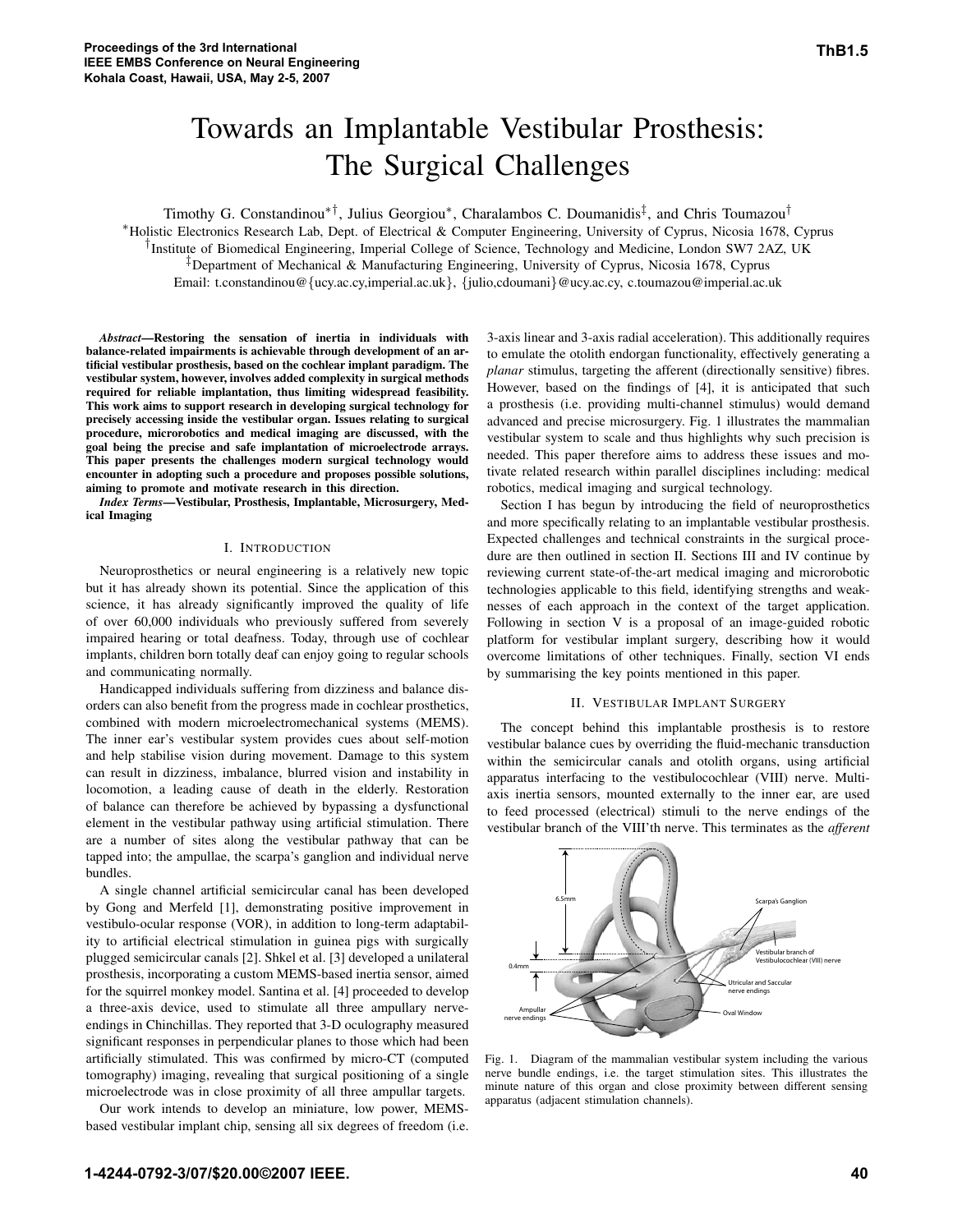and *efferent* fibres of the hair-cells within the ampullae (semicircular canals) and maculae (otolith organs).

The surgical procedure therefore involves precise placement of micro-electrode pairs to be in close proximity with the hair cell membranes, such that artificial electrical stimulation can efficiently modulate Scarpa's Ganglion to generate action potentials.

The intricate anatomy and topology of the vestibular system demands high-resolution medical imaging technology to locate and identify the specific features. Furthermore, as the vestibular apparatus are completely encapsulated within the temporal bone, a penetrative imaging modality is required. To perform microsurgery to such constraints a high-resolution image-guided procedure needs to be adopted, controlling microrobotic surgical tools. Real-time imaging is required to ensure reliable and accurate coupling between the surgical reference (tool) and target (site). The surgical task would be to machine precise cavities (i.e. with  $sub-200 \mu m$  resolution) within the bone for micro-electrode insertion.

Such precision is required for two reasons: (i) to ensure that the machined micro-cavities do not fully penetrate the bone, i.e. pierce into the membranous labyrinth, thus causing a leak of endolymph. This would result in the drying up of the inner ear, leading to loss of hearing and balance in that ear. (ii) So the micro-electrodes can be positioned to as close proximity as possible to the stimulation sites, for artificial stimulation to be efficient and microsurgery to be of minimal risk. Additionally, precise positioning is required such that any cross-talk (with adjacent stimulation sites) or interference is minimised.

#### III. MEDICAL IMAGING

There are currently several methods of non-invasive imaging for clinical use. Three such technologies are: computed tomography (CT) scan, magnetic resonance imaging (MRI) and ultrasound (US) imaging. These are compared in Table III.

High Resolution Computed Tomography (HRCT) scanning excels in the evaluation of bone and air space anatomy and disorders of the temporal bone. Using recently developed software reconstruction techniques, pixel size can be resolved down to below  $250 \mu m$ . On the other hand, High Definition Magnetic Resonance Imaging (HDMRI) is very helpful in the imaging of the membranous labyrinth, facial and vestibulocochlear nerves [8]. However, insensitivity to bone and calcified structures are disadvantages to its use [9]. A third alternative is ultrasound (or ultrasonography), recently evolving to display realtime 3D images [10], with commercially available systems having a minimum pixel size of down to  $200 \mu m$ . Moreover, specific high resolution ultrasonography has been developed for imaging of the inner ear [7], with the ability of achieving a minimum pixel size of below  $100 \mu m$ .

The limitation of both HRCT and HDMRI is that of portability and non-applicability for real-time imaging. MRI and CT scanners are conventionally large, stand-alone imaging apparatus and thus cannot be used to provide real-time imaging of live surgery. On the other hand, ultrasonography is portable and therefore suitable for real-time imaging, however it has limited usefulness due to its inability to penetrate (i.e. image beyond) bone and/or gaseous voids.

A solution being increasingly used in cardiovascular- [11] and neuro- [12] surgery is to employ an image registration technique to combine two imaging techniques, thus to benefit from both methods. Typically, pre-operative images are obtained using HDMRI or HRCT and registered onto live US images. One method of achieving this is by defining a number of fiducial (i.e. reference) points on both reference and target and applying a morphing algorithm such that the high resolution pre-operative image is mapped onto the real-time US image, thus creating a real-time high definition image suitable for guiding microrobotic surgery.

We believe this technique could be directly applicable to vestibular implant surgery, additionally combining both HDMRI and HRCT imaging to form a hybrid reference image with both excellent soft tissue and bony detail. Similar techniques have recently been used to simultaneously image pituitary and anterior skull base [13]. In our case, this would be used in image guided surgery to provide detail on both the temporal bone anatomy and inner membranous labyrinth structures.

## IV. ROBOTIC SURGERY

Robot-guided or Robotic-assisted surgery has recently emerged; providing surgeons with motor-actuated surgical tools, increasing precision, advancing miniaturisation and reducing risk of infection. Currently, the system in most widespread use is the Da Vinci robot (Intuitive Surgical, US), the first such system with full FDAapproval for clinical use. This is aimed towards generic minimally invasive surgery, mimicking a surgeons hand movement at a 3D visualisation and control console with stabilised robot-assisted motion at the surgical target. Other systems, designed to be application specific include the RoboDoc (Integrated Surgical Systems, CA) for orthopaedic surgery, and the Pathfinder (Prosurgics, UK) and Neuromate (Integrated Surgical Systems, CA), for neurosurgery. These are all based upon an image-guided computer-controlled robotic arm with target stabilisation and/or tracking. Although it would seem that a similar tool could be adopted for vestibular implant surgery, in fact, such systems cannot achieve the required accuracy. For instance, studies have measured the application accuracy of the Pathfinder system to be on average 2.7mm [14], compared to 1.95±0.44mm for the Neuromate [15]. In the case of the Neuromate, it is noted that employing a frame-based (ZD) mounting configuration can further improve accuracy, achieving 0.86±0.32mm. The relatively low precision of such systems is attributed to the drive mechanism of the robotic arm, often pulley/belt driven and therefore having limited open-loop accuracy. Furthermore, autonomous robotic systems typically employ real-time tracking for patient/robot registration. Such techniques often use ultrasonic [15] or infra-red [16] transducers for alignment, using bone-screwed references. However, such techniques, in general achieve at best 1mm registration accuracy.

An alternative approach to using a floor (or bed) mounted robotic arm, is to use a bone-mounted miniature robot. The SpineAssist (Mazor Surgical Technologies, US) system, initially developed for screw insertion into spinal fusion has recently been adopted for neurosurgery (MARS robot) [17]. Through miniaturisation, it is expected to improve accuracy, firstly due to decreased dimensions, thus using actuator mechanisms of higher resolution and secondly, due to the possibility of mounting the entire system to the target reference, eg. mounting to bone by alignment pins or screws.

In general, the target localisation error of any robot-guided or assisted surgical tool can be attributed to the following four factors: (i) the repeatability of the robot, (ii) the resolution (accuracy) of the reference image, (iii) the registration between the reference image and target and (iv) deformation/movement of the target. By examining these factors individually, it can be established how to achieve substantial improvement in application accuracy.

#### V. VESTIBULAR IMPLANT ROBOTIC MICROSURGERY

This section proposes a miniature bone-mounted 5-axis robot for temporal bone micro-machining.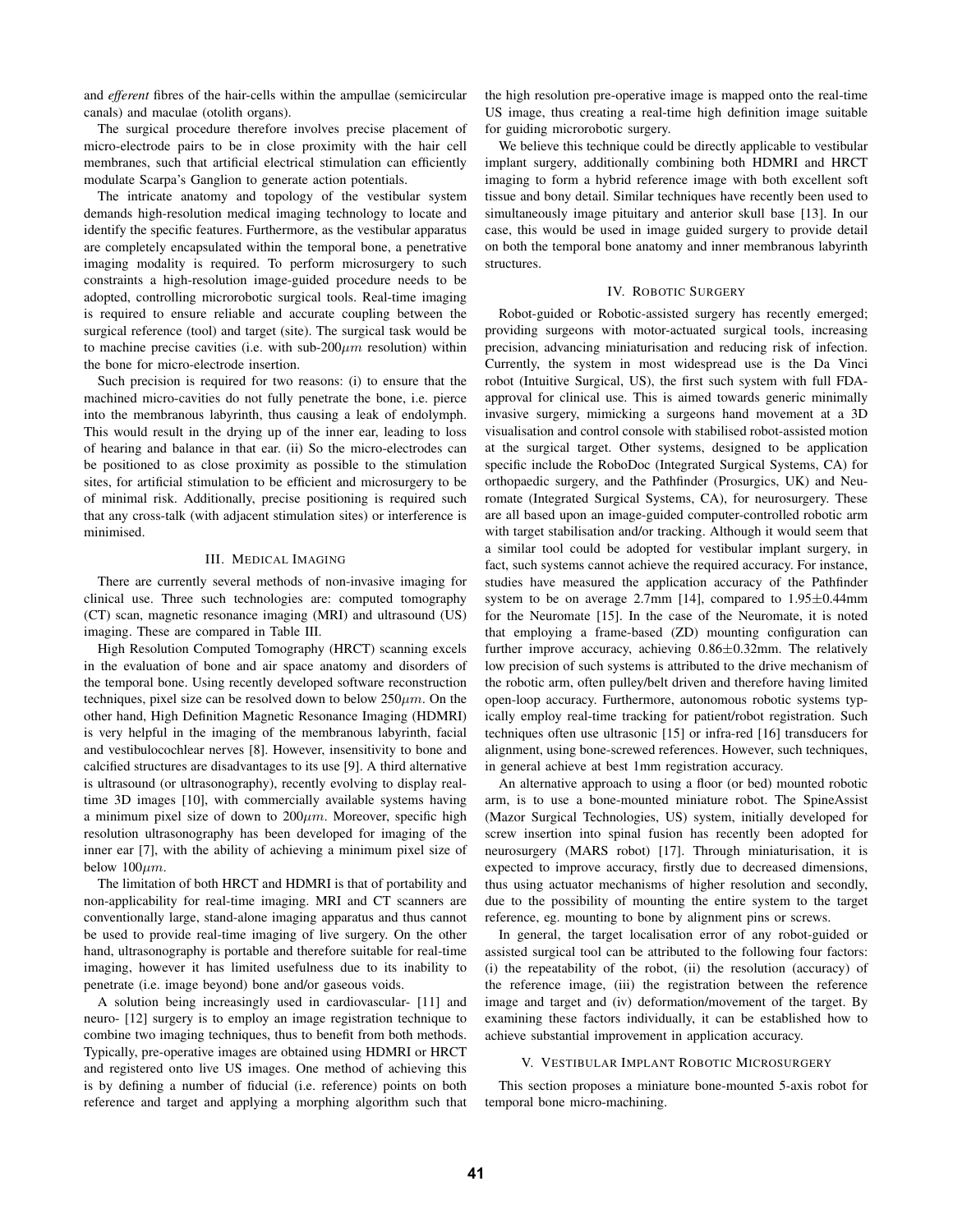COMPARATIVE REVIEW OF HIGH RESOLUTION IMAGING TECHNOLOGIES SUITABLE FOR VISUALISATION OF THE VESTIBULAR APPARATUS

| Method                                                         | Parameter Measured                                                                               | <b>Medical Applications</b>                                                              | Min. Pixel Size   | <b>Equipment Manufacturers</b>                                                     |
|----------------------------------------------------------------|--------------------------------------------------------------------------------------------------|------------------------------------------------------------------------------------------|-------------------|------------------------------------------------------------------------------------|
| Transmission and<br>emission computed<br>tomography $(CT)$ [5] | Density and average atomic number                                                                | Anatomy, mineral content, flow and<br>permeability from movement of<br>contrast material | 100-250 $\mu$ m   | GE Healthcare, Siemens.<br>Philips, Toshiba, Hitachi                               |
| Magnetic resonance<br>imaging $(MRI)$ [6]                      | Concentrations, relaxation parameters<br>T1, and T2 and frequency shifts due<br>to chemical form | Anatomy, edema, flow                                                                     | $250 - 500 \mu m$ | Fonar, Philips, Siemens,<br>GE Healthcare, Hitachi,<br>Toshiba                     |
| Ultrasound (US) [7]                                            | Acoustic impedance mismatches, sound<br>velocity, attenuation, frequency<br>shifts due to motion | Anatomy, tissue structure<br>characteristics, flow                                       | $200 - 500 \mu m$ | Hewlett Packard, Siemens,<br>Toshiba, Hitachi, Kontron,<br>Shimadzu, Fukuda Denshi |

### *A. Micro-machining Robot*

The system consists of a 5-axis robot consisting of a X/Y-axis bed positioning system [18] with  $Z/\theta_X/\theta_Y$ -axis positioning at the tool head for depth and entry angle control. This is based on the configuration often used in flatbed Computer Numerical Control (CNC) technology for sheet machining (milling); in which it is common to achieve sub- $10 \mu m$  resolution. This high accuracy is attributed to lead- or ball-screw based actuators for positioning [19]. As in [17], the actuated platform will hold a drill guide to position the high speed surgical spindle required for the temporal bone (mastoid) micro-machining. The possibility of using a surgical laser for bone removal has been ruled because of the risk in hair cell nerve damage due to heat shock.

#### *B. Patient/Robot Registration*

To overcome patient/robot registration errors mentioned previously, our approach chooses to use a bone-mounted miniature robot to ensure both patient and robot are rigidly coupled. The technique to be used, as in [17], requires a two part frame, consisting of: (i) the reference that is bolted onto the target (i.e. the patients temporal bone), and (ii) the microrobotic frame. These two components must be designed such that they can be easily separated but assemble together rigidly. Additionally, a head clamp can be used to relieve strain on the mounting screws, i.e. due to weight of robot.

# *C. X/Y/Z Calibration*

Precise calibration and registration of microrobotic head-position is achievable using a CCD/CMOS camera with optical magnification, mounted a pre-calibrated displacement from the drill guide mount. Typically, two alignment marks (fiducial points) made on the target, i.e. the temporal bone, can be used to form an precise reference, both optically by the robot (through the camera) and within the reference image, i.e. HDMRI/HRCT slices, thus providing an excellent alignment method. Furthermore, the camera can be used in conjunction with pre-defined tool bits (eg.  $90^0$  tip engraving tool) to visualise/measure the depth, thus providing a method for accurately aligning the Z-axis.

#### *D. Proposed Surgical Procedure*

For the precise insertion of microelectrodes within the temporal bone for the vestibular prosthesis, we propose the following sequence to facilitate the robotic microsurgery:

1) *Pre-operative screw-insertion planning:* HRCT slices are taken to locate vicinity of labyrinth within temporal bone and to define the position of frame-mount screws and fiducial markers.

- 2) *Screw mounting:* Initial surgical procedure to insert mount screws into the temporal bone. Reference frame is fastened rigidly onto the temporal bone.
- 3) *Frame mounting:* Microrobotic drill guide attached to reference frame, head clamp fastened (to relieve strain on mounting screws) and high speed spindle loaded.
- 4) *Fiducial marking:* Shallow holes are engraved onto temporal bone using 1mm drill tool.
- 5) *Frame removal:* Head clamp, drill guide and spindle removed from patient (reference frame remains mounted).
- 6) *Pre-operative surgical path planning:* New HDMRI/HRCT slices taken to define target microelectrode positions and plan the surgical path, with reference to the engraved fiducial markers (these will be visible on the HDMRI/HRCT images).
- 7) *Frame mounting:* Microrobotic drill guide again attached to reference frame, head clamp fastened (to relieve strain on mounting screws) and high speed spindle loaded.
- 8) *X/Y registration:* Bone surface scanned using microrobotic head-mounted optical camera to locate fiducial points, i.e. X/Yreference.
- 9) *Z registration:* Near fiducial points, temporal bone surface profiled semi-automatically using a  $45^{\circ}$  tipped engraving tool to mark the surface. Subsequently, by measuring the groove width (using camera), the depth can be precisely determined (to within  $\pm 10 \mu m$ ).
- 10) *Microsurgery:* The robotic microsurgery can then be initiated; to drill holes into the temporal bone for microelectrode insertion.

Using the above described technology and methodology, the machined cavities will be aligned to the HDMRI/HRCT data with sub-100 $\mu$ m alignment precision. This is achievable as all methods mentioned are commonly used in CNC-based printed circuit board prototyping technology, in which a better than  $10 \mu m$  registration precision is achievable over an A3-size bed.

### VI. CONCLUSION

This paper has identified a specific application in which advances in parallel research fields could vastly benefit clinical feasibility. Based on the proven success of the cochlear implant, a vestibular prosthesis could have similar impact on affected individuals. Fundamentals of hair-cell neural transduction are identical for both cochlear and vestibular end-organs, both extending to form the vestibulocochlear (VIII) nerve. Vestibular implant technology is being developed by ourselves and at least three other groups around the world. We identify the field that could delay clinical application of vestibular